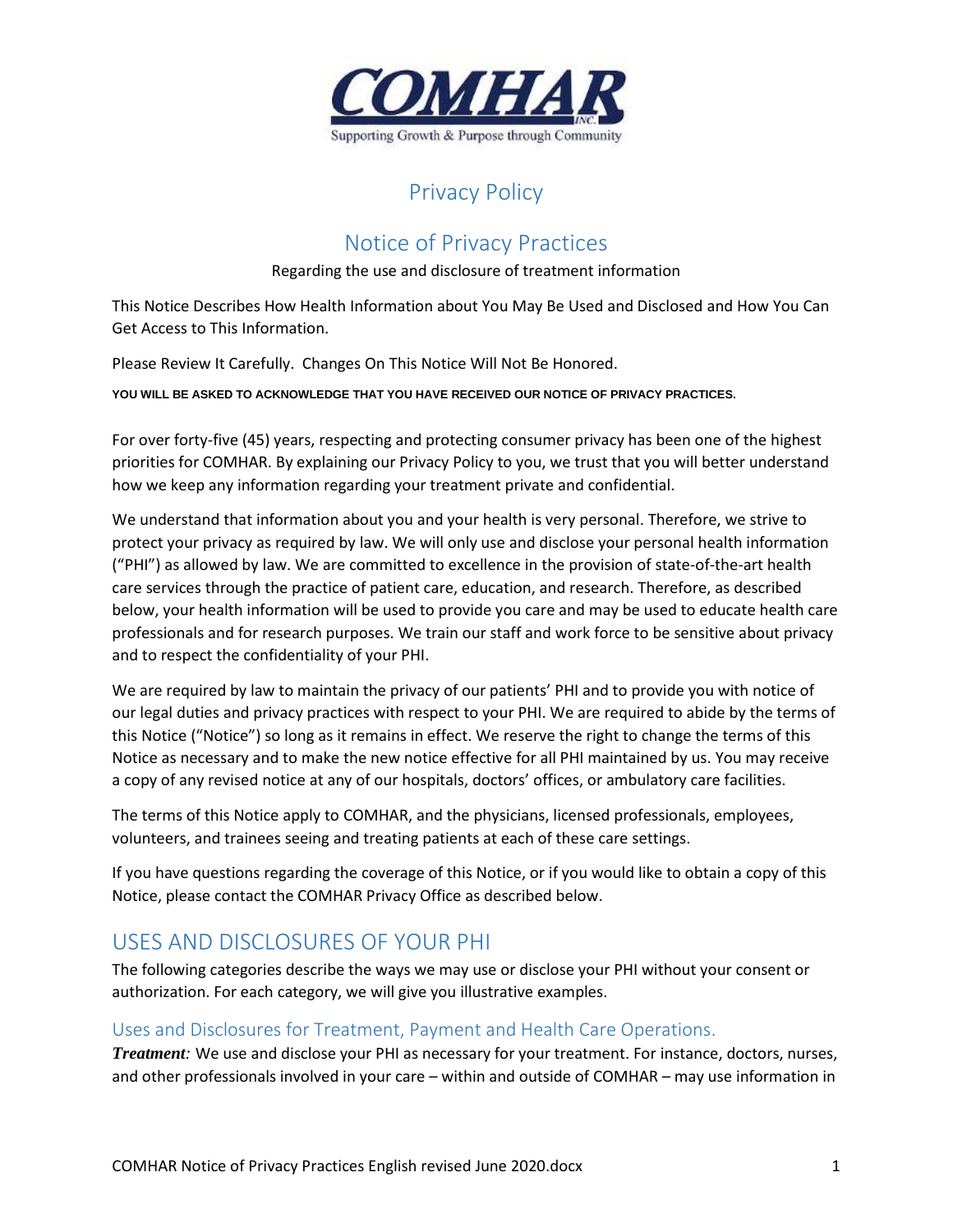

your medical record that may include procedures, medications, tests, etc. to plan a course of treatment for you.

*Payment:* We use and disclose your PHI as necessary for payment purposes. For instance, we may forward information regarding your medical procedures and treatment to your insurance company to arrange payment for the services provided to you. Also, we may use your information to prepare a bill to send to you or to the person responsible for your payment.

*Health Care Operations:* We use and disclose your PHI for health care operations. This is necessary to operate COMHAR, including by ensuring that our patients receive high quality care and that our health care professionals receive superior training. For example, we may use your PHI to conduct an evaluation of the treatment and services we provide, or to review the performance of our staff. Your health information may also be disclosed to doctors, nurses, staff, medical students, residents, fellows, and others for education and training purposes.

The sharing of your PHI for treatment, payment, and health care operations may happen electronically. Electronic communications enable fast, secure access to your information for those participating in and coordinating your care to improve the overall quality of your health and prevent delays in treatment.

*Health Information Exchanges:* COMHAR participates in initiatives to facilitate this electronic sharing, including but not limited to Health Information Exchanges (HIEs) which involve coordinated information sharing among HIE members for purposes of treatment, payment, and health care operations. Patients may opt-out of some of these electronic sharing initiatives, such as HIEs. COMHAR will use reasonable efforts to limit the sharing of PHI in such electronic sharing initiatives for patients who have opted-out. If you wish to opt-out, please contact your patient services associate.

**Persons Involved In Your Care.** Unless you object, we may, in our professional judgment, disclose to a member of your family, a close friend, or any person you identify, your PHI, to facilitate that person's involvement in caring for you or in payment for your care. We may use or disclose your PHI to assist in notifying a family member, personal representative or any person responsible for your care of your location and general condition. We may also disclose limited PHI to a public or private entity that is authorized to assist in disaster relief efforts to locate a family member or other persons who may be involved in some aspect of caring for you.

**Fundraising.** We may contact you, at times in coordination with your physician, to donate to a fundraising effort on our behalf. If we contact, you for fundraising purposes, you have the right to optout of receiving any future solicitations.

**Appointments and Services.** We may use your PHI to remind you about appointments or to follow up on your visit.

**Health Products and Services.** We may, from time to time, use your PHI to communicate with you about treatment alternatives and other health-related benefits and services that may be of interest to you.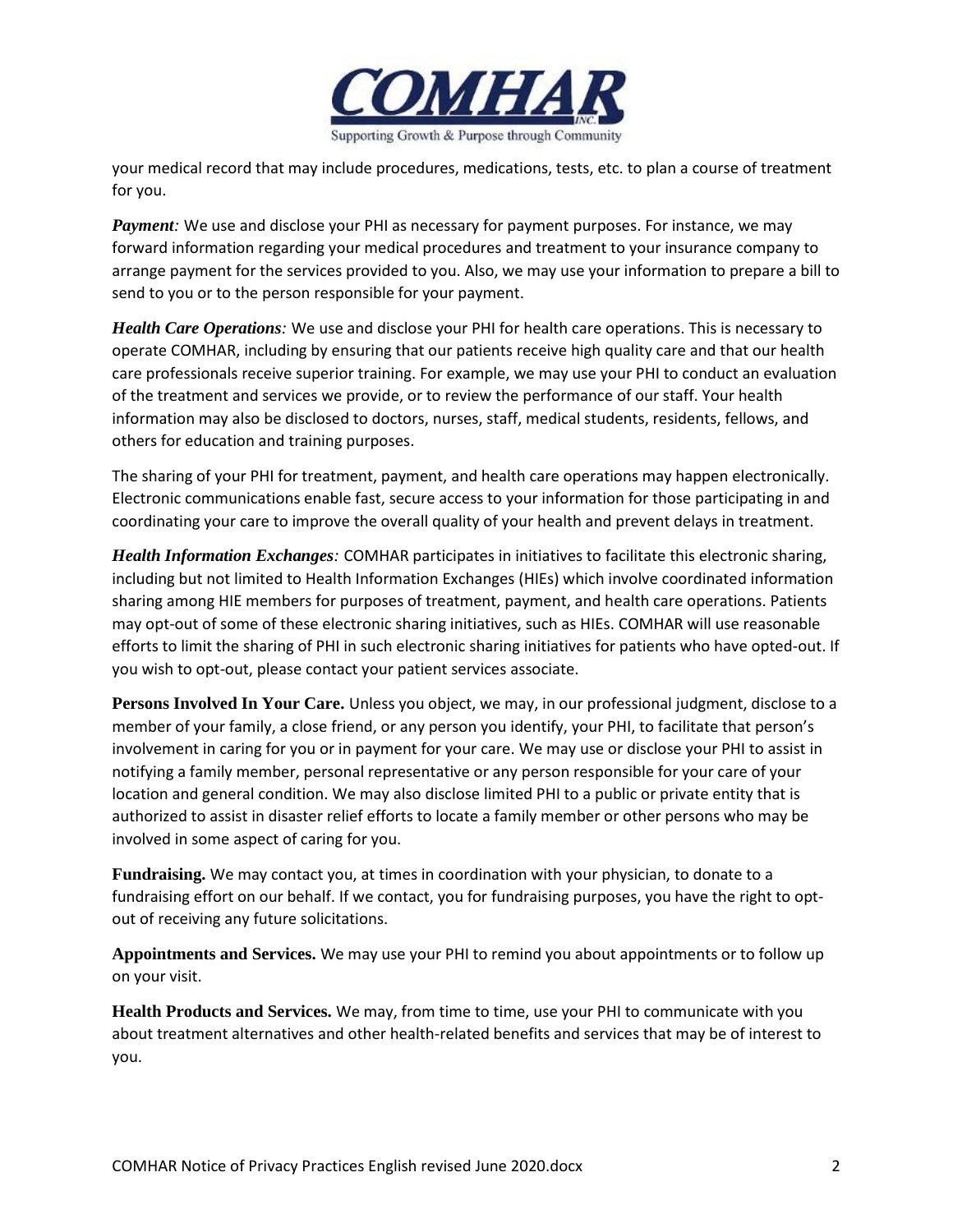

**Research.** We may use and disclose your PHI, including PHI generated for use in a research study, as permitted by law for research, subject to your explicit authorization and/or oversight by Institutional Review Boards (IRBs), committees charged with protecting the privacy rights and safety of human subject research, or a similar committee. In all cases where your specific authorization has not been obtained, your privacy will be protected by confidentiality requirements evaluated by such a committee. For example, the IRB may approve the use of your health information with only limited identifying information to conduct outcomes research to see if a particular procedure is effective. COMHAR supports research and may contact you to invite you to participate in certain research activities. If you do not wish to be contacted for research purposes, please inform your patient services associate. In such case, we will use reasonable efforts to prevent this research-related outreach. This will not apply to the use of your PHI for research purposes as described above and will not prevent your care providers from discussing research with you.

**Business Associates.** We may contract with certain outside persons or organizations to perform certain services on our behalf, such as auditing, accreditation, legal services, etc. At times it may be necessary for us to provide your PHI to one or more of these outside persons or organizations. In such cases, we require these business associates, and any of their subcontractors, to appropriately safeguard the privacy of your information.

**Other Uses and Disclosures.** We are permitted or required by law to make certain other uses and disclosures of your PHI without your consent or authorization. Subject to conditions specified by law, we may release your PHI:

- For any purpose required by law;
- For public health activities, such as required reporting of disease, injury, birth and death, and for required public health investigations;
- To certain governmental agencies if we suspect child abuse or neglect, or if we believe you to be a victim of abuse, neglect, or domestic violence;
- To entities regulated by the Food and Drug Administration, if necessary, to report adverse events, product defects, or to participate in product recalls;
- To your employer when we have provided health care to you at the request of your employer for purposes related to occupational health and safety. In most cases you will receive notice that your PHI is being disclosed to your employer;
- If required by law to a government oversight agency conducting audits, investigations, inspections, and related oversight functions;
- In emergency circumstances, such as to prevent a serious and imminent threat to a person or the public;
- If required to do so by a court or administrative order, subpoena, or discovery request. In most cases you will have notice of such release;
- To law enforcement officials, including for purposes of identifying or locating suspects, fugitives, witnesses, or victims of crime, or for other allowable law enforcement purposes;
- To Mental Health Review Officer in the course of legal proceedings authorized by statute or regulations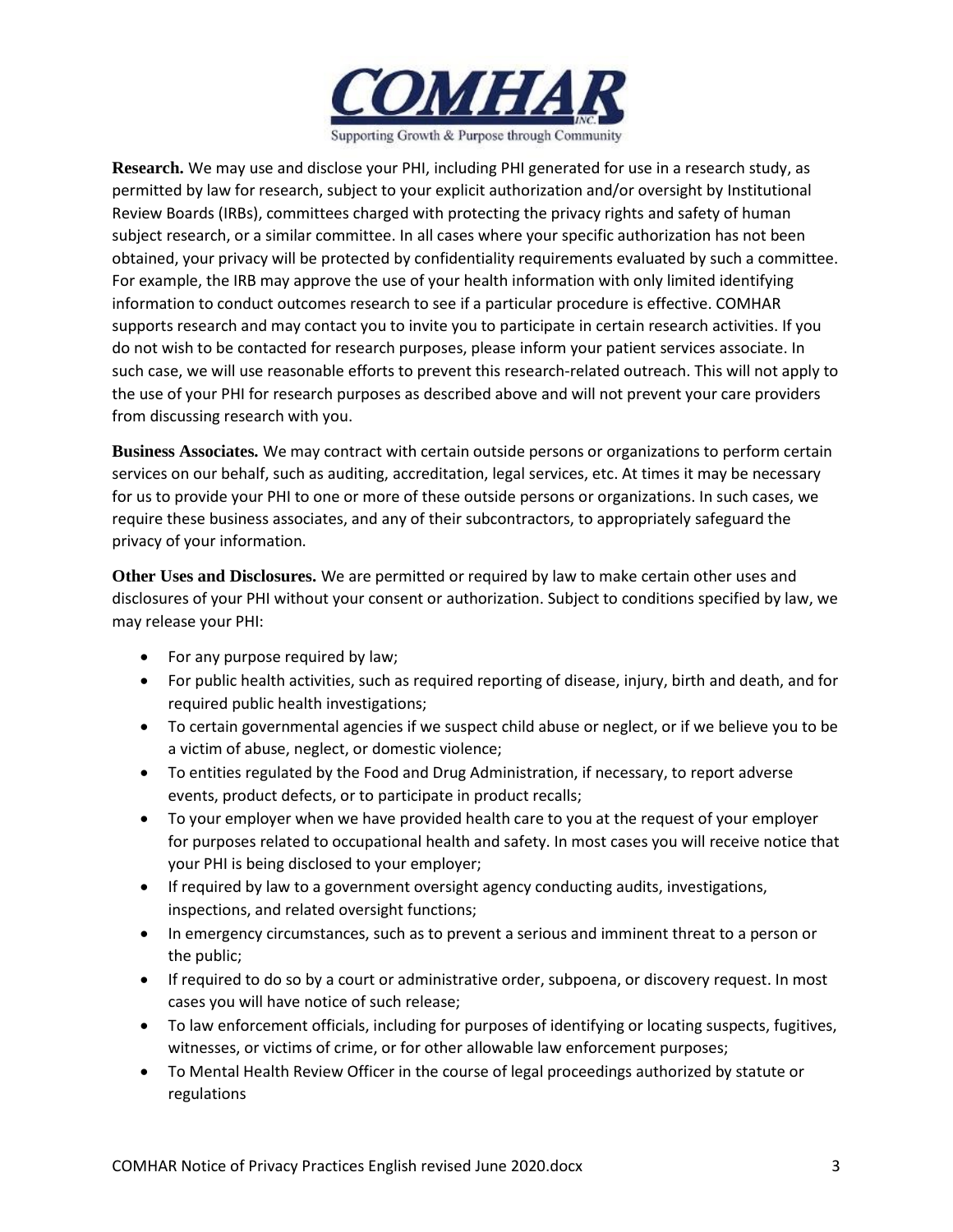

- To coroners, medical examiners, and/or funeral directors;
- If you are a member of the military for activities set out by certain military command authorities as required by armed forces services. We may also release your PHI, if necessary, for national security, intelligence, or protective services activities; and
- If necessary for purposes related to your workers' compensation benefits.

**Your Authorization.** Except as outlined above, we will not use or disclose your PHI for any other purpose unless you have signed a form authorizing the use or disclosure. The form will describe what information will be disclosed, to whom, for what purpose, and when. You have the right to revoke your authorization in writing, except to the extent we have already relied upon it. These situations can include:

- Uses and disclosures of psychotherapy notes;
- Uses and disclosures of PHI for marketing purposes, including marketing communications paid for by third parties;
- Uses and disclosures of PHI specially protected by state and/or Federal law and regulations;
- Uses and disclosures for certain research protocols;
- Disclosures that constitute a sale of PHI.

**Confidentiality of Alcohol and Drug Abuse Patient Records, HIV-Related Information, and Mental Health Records.** The confidentiality of alcohol and drug abuse treatment records, HIV-related information, and mental health records maintained by us is specifically protected by state and/or Federal law and regulations. Generally, we may not disclose such information unless you consent in writing, the disclosure is allowed by a court order, or in limited and regulated other circumstances.

# RIGHTS THAT YOU HAVE

**Access to Your PHI.** If you are of appropriate legal capacity and understand the nature of treatment information and the purpose for which treatment information may be used or disclosed, you generally have the right to reasonable access or copies of certain PHI that we maintain about you. *Access* refers to the *physical examination* of treatment information but does not include physical possession of this information. Requests for access or copies must be made in writing and be signed by you or, when applicable, your personal representative. COMHAR may charge you for a copy of your medical records in accordance with a schedule of fees under federal and state law. COMHAR can provide you the appropriate release form, or you may obtain the appropriate form from the doctor's office or any entity where you receive services. COMHAR reserves the right to limit or deny requests for access/copies based on the following:

- 1. There is compelling evidence that access may cause you substantial harm or detriment to the treatment process; and/or when disclosure of specific treatment information will reveal the identity of persons, or breach the trust or confidentiality of persons who have provided information upon an agreement to maintain their confidentiality.
- 2. The limitations on access to treatment information are applicable to parents, guardians, and others who may otherwise have the right to control access over treatment records, except that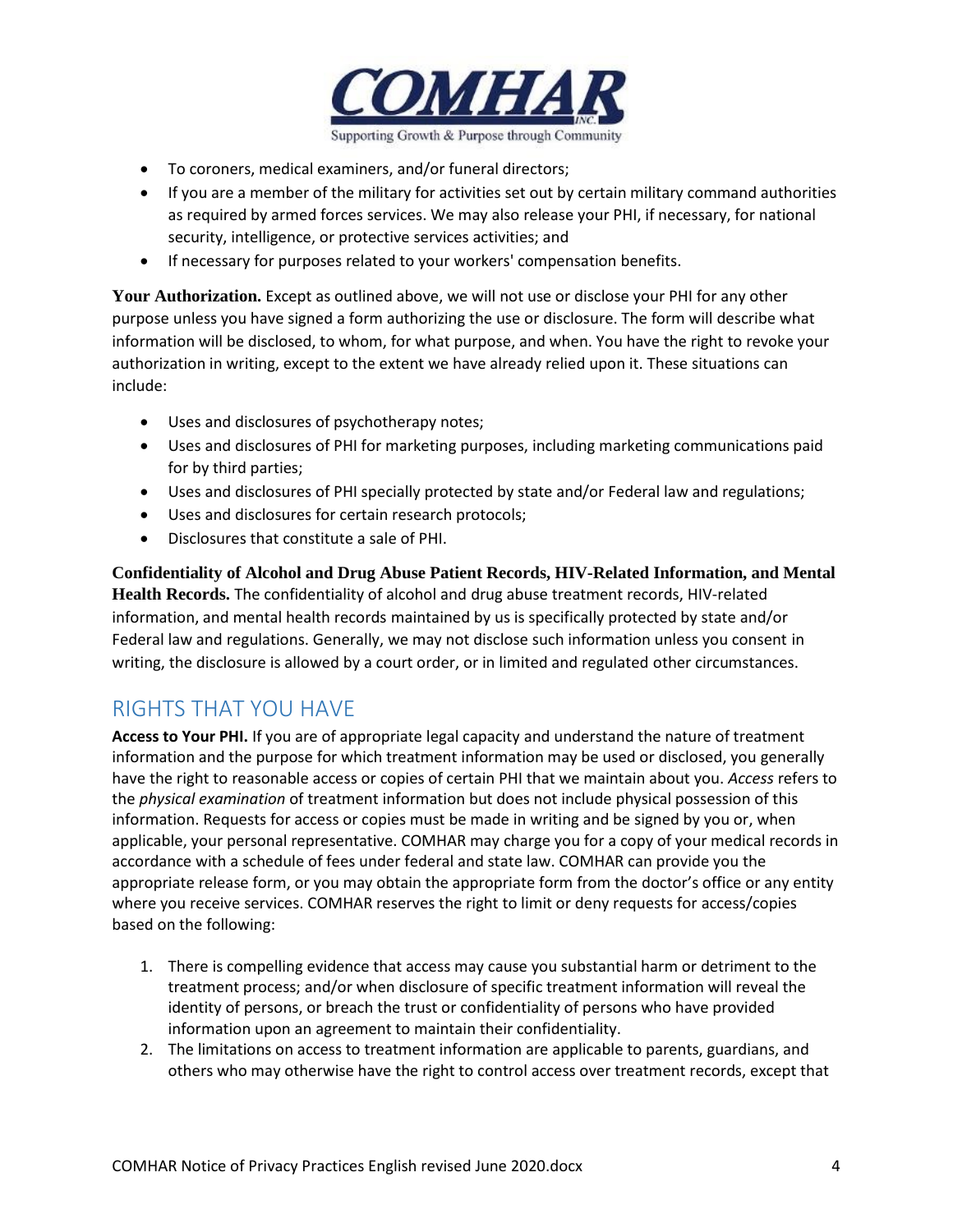

the possibility of substantial detriment to the parent, guardian, or other persons may also be considered.

3. COMHAR retains discretion in reviewing the request for treatment information in advance of granting access or releasing records and may be present when the treatment information is being reviewed.

**Amendments to Your PHI.** You have the right to request that PHI that we maintain about you be amended or corrected. Requests for amendment must be made in writing and signed by you or, when applicable, your personal representative and must state the reasons for the amendment/correction request. We are not obligated to make all requested amendments but will give each request careful consideration. If we grant your amendment request, we may also reach out to other prior recipients of your information to inform them of the change. Please note that even if we grant your request, we may not delete information already documented in your medical record. You may obtain the appropriate form from the doctor's office or entity where you received services.

**Accounting for Disclosures of Your PHI.** You have the right to receive an accounting of certain disclosures made by us of your PHI, except for disclosures made for purposes of treatment, payment, and health care operations or for certain other limited exceptions. This accounting will include only those disclosures made in the six years prior to the date on which the accounting is requested. Requests must be made in writing and signed by you or, when applicable, your personal representative. The first accounting in any 12-month period is free; you will be charged a reasonable, cost-based fee for each subsequent accounting you request within a 12-month period. You may obtain the appropriate form from the doctor's office or entity where you received services.

**Restrictions on Use and Disclosure of Your PHI.** You have the right to request restrictions on certain uses and disclosures of your PHI for treatment, payment, or health care operations. We are not required to agree to your restriction request, unless otherwise described in this notice, but will attempt to accommodate reasonable requests when appropriate. We retain the right to terminate an agreed to restriction if we believe such termination is appropriate. In the event we have terminated an agreed upon restriction, we will notify you of such termination. The appropriate form can be obtained from the doctor's office or entity where you received services and must be signed by you or, when applicable, your personal representative.

**Restrictions on Disclosures to Health Plans.** You have the right to request a restriction on certain disclosures of your PHI to your health plan. We are required to honor such requests for restrictions only when you or someone on your behalf, other than your health plan, pays for the health care item(s) or service(s) in full. Such requests must be made in writing and signed by you and, when applicable, your personal representative. You may obtain the appropriate form from the doctor's office or entity where you received services.

**Confidential Communications.** You have the right to request communications regarding your PHI from us by alternative means or at alternative locations and we will accommodate reasonable requests by you. You, or when applicable, your personal representative must request such confidential